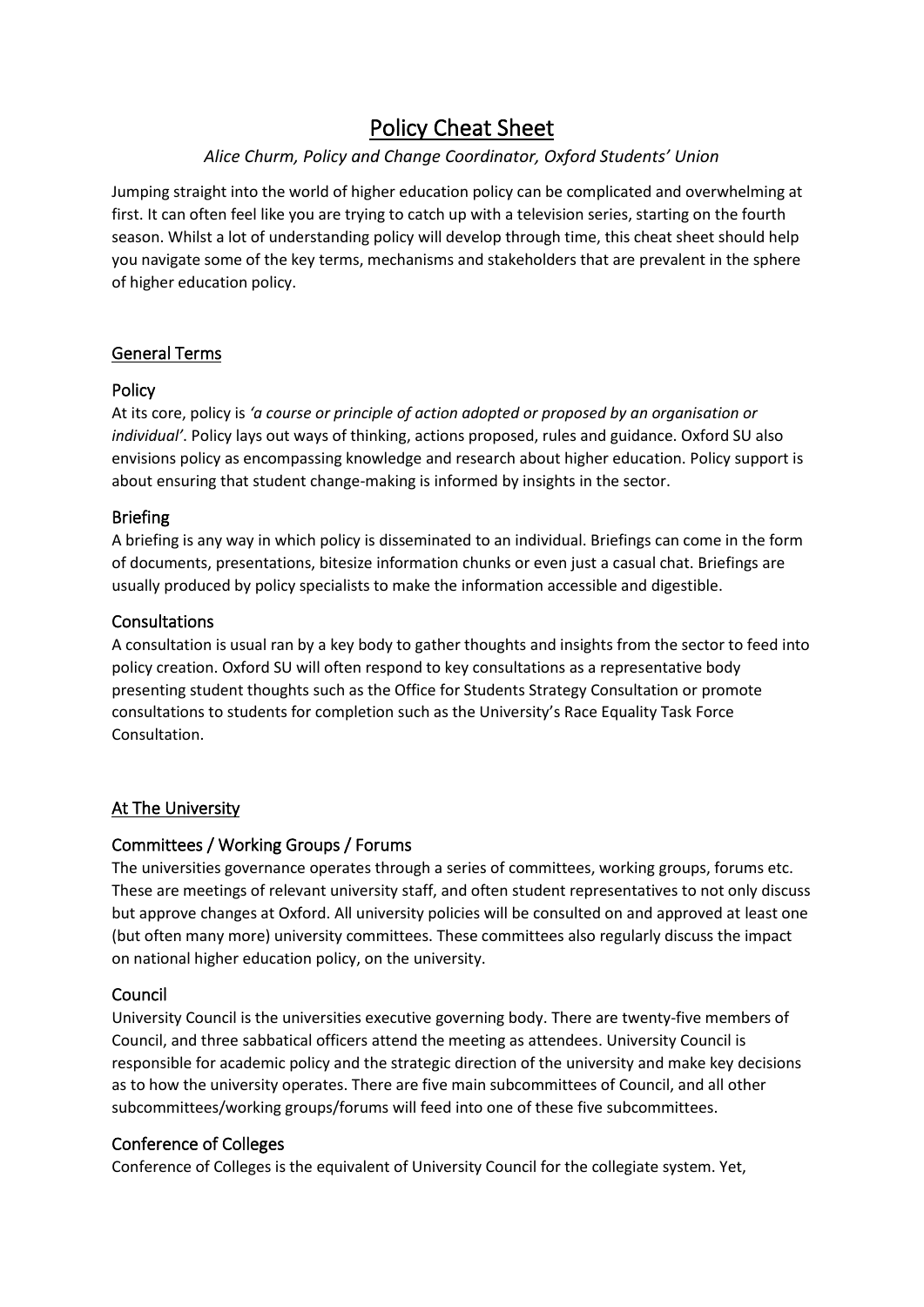Conference of Colleges has less governing power due to the independent nature of the colleges. Whilst University Council can set out a policy that needs to be adopted by the whole university, Conference of Colleges can issue guidance to colleges, but not enforce rules. As with the university, there are many subcommittees and forums that feed into Conference of Colleges.

## Congregation

Congregation is described as the sovereign body of the University. There are near 5,500 members of Congregation which is made up of all Oxford academic staff, and more senior academic-related staff. Congregation votes on key changes for the university.

## Education Policy Support (EPS)

EPS are the operational department at Oxford responsible for overseeing higher education policy; both responding to national higher education policy and creating and implementing university policies themselves. They are also responsible for quality assurance, which means the standard of education and awards given within the collegiate university.

## Academic Administration Division (AAD)

AAD is a group of university services that offer support and information to students and their learning experience at Oxford. They oversee student recruitment, student services, student administration, and educational policy. EPS sit within AAD.

## Outside the University

## Office for Students (OfS)

The OfS are the independent regulator for higher education institutions in England. Their goals are to ensure every student, regardless of their background can participate in higher education, receive a high-quality academic experience, are able to progress into careers and further study, and receive value for money.

#### Department for Education

The Department for Education is the UK government department responsible for all elements of education. They create national policy for higher education from the promises and principles of the current UK government. Their policies are on a national scale. The current Secretary of State for Education is Nadhim Zahawi, and the Minister of State for Universities is Michelle Donelan.

#### National Union of Students (NUS)

The NUS is a national student collective who campaign on behalf of issues for students on a national scale. Much like a students' union they are led by elected student officers who run on manifestos and campaign on issues. Students are not members of NUS, but their students' unions are. Some students' unions have passed policies to disaffiliate from NUS, however the majority remain members.

#### Universities UK (UUK)

UUK is a national collective of universities, and they represent universities on a national level. They often run taskforces and produce guidance for universities on key issues within the higher education sector. They also will issue statements and stances on issues that arise.

#### The Russell Group

The Russel Group is a collection of twenty-four universities that are often considered the most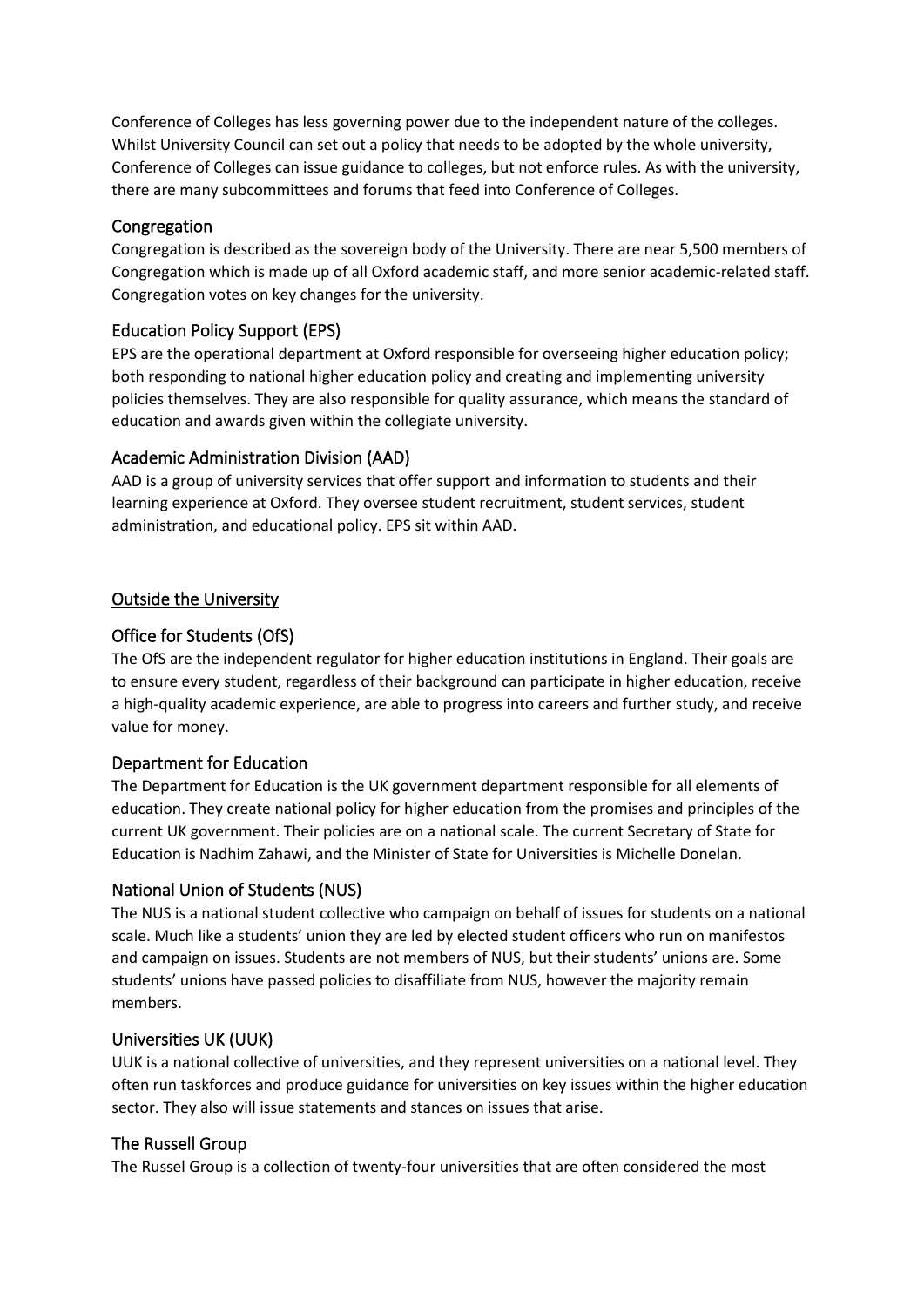prestigious universities in the UK. It is estimated that the majority of research funding in the UK goes to members of The Russell Group.

## Post-1992 University

Post-92's are universities that were formally polytechnic colleges. These were given university status in the Further and Higher Education Act 1992. Often post-92's are discussed in opposition to Russell Group universities.

## Access and Participation Plan (APP)

Every higher education institution registered with the Office for Students must create an Access and Participation Plan which lays out the principles for improving equality of opportunity for underrepresented groups to access, succeed and progress in higher education.

## National Student Survey (NSS)

The NSS is an annual survey open to all final year undergraduate students to feedback on their experience at university. Many students' unions have partaken in a boycott of the NSS previously, including Oxford SU, due to its links to TEF and the marketisation of education.

## Teaching Excellence Framework (TEF)

The TEF is a government exercise to assess the quality of teaching in Higher Education Institutions and how they ensure high success outcomes for students. Providers will receive either a gold, silver or bronze award on the basis of their teaching. The TEF has been considered controversial in the past for the way it was previously used to inform raising tuition fees, its contribution to the marketisation of Higher Education and its link to the NSS as a data gathering metric. The TEF is currently undergoing a review through the OfS.

#### Research Excellence Framework (REF)

The REF is like the TEF; however it assesses Higher Education Institutions research quality and outcomes. It is much less controversial than TEF, as its focus is less on students, and more on universities research output. Occasionally PGR students can contribute to REF.

#### The Augar Report

The Augar Report, is a report officially titled 'Independent panel report to the Review of Post-18 Education and Funding', but colloquially named after the Chair of the panel, Dr Philip Augar. This report lays out an alternative view for Higher Education in England. This review laid out a series of recommendations, including the reintroduction of maintenance grants, more funding and vision for Further Education Colleges and most notably, the reduction of undergraduate fees to £7,500. This report was published in May 2019, and there has yet to be a considerable response from the government to its proposals.

# Higher Education Statistics Agency (HESA)

HESA are experts in UK higher education data who collect, assure and disseminate data about higher education in the UK. They produce official statistics that are published as open data on a series of areas including: Students, Widening Participation and Graduates.

# The Quality Assurance Agency for Higher Education (QAA)

The QAA are the quality assurance body for higher education in the UK. They maintain that universities are upholding the higher education standards that students expect. They are an independent body who monitor academic quality and standards, and developed the [UK Quality Code](https://www.qaa.ac.uk/quality-code)  [for Higher Education.](https://www.qaa.ac.uk/quality-code)